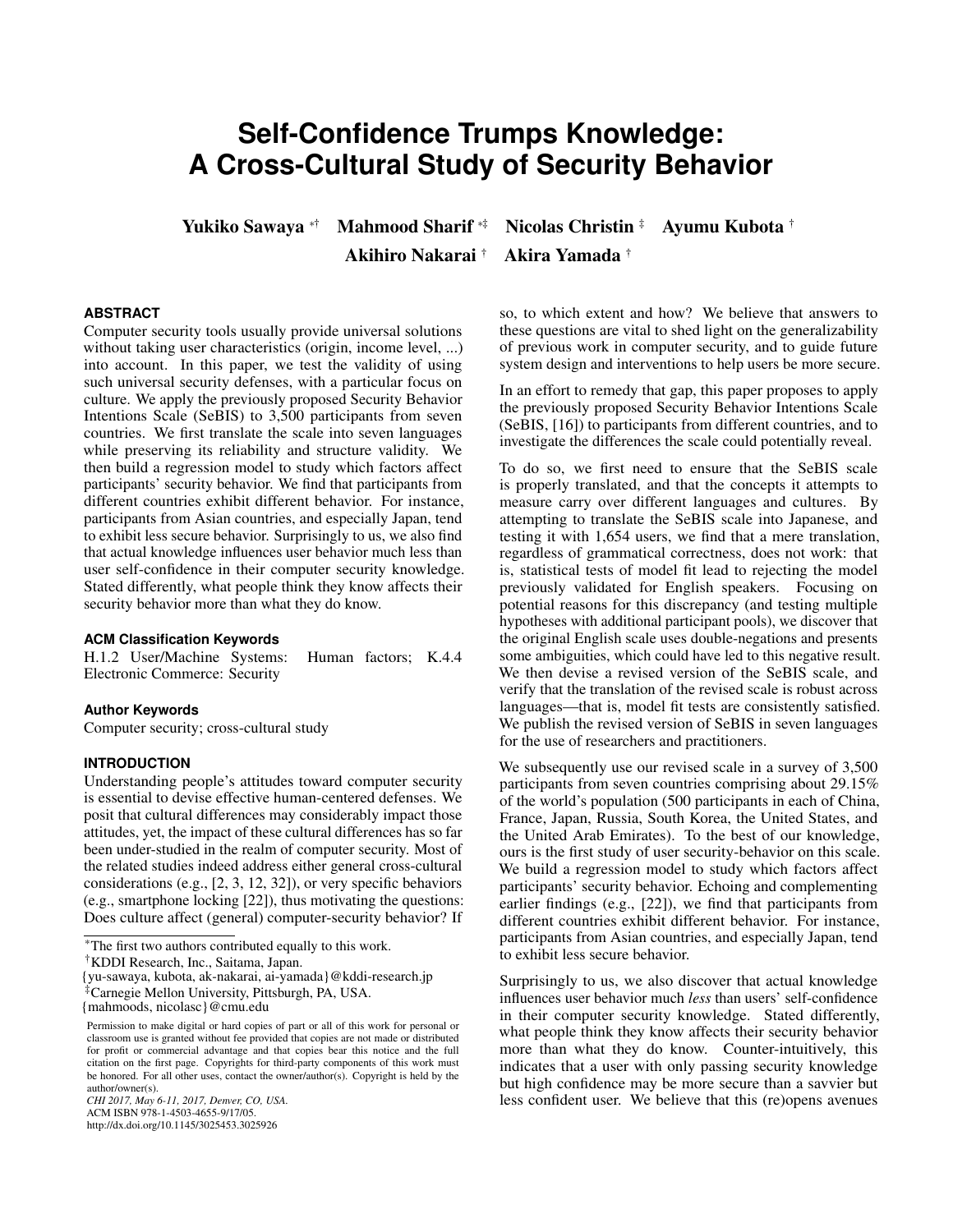(e.g., individualized messaging) to help users improve their security.

Next, we present related work. Then, we discuss the development process of the revised SeBIS scale. Subsequently, we present our main experiment, studying the the effect of culture, among other factors, on computer security behavior. We end with a discussion and concluding remarks.

## **RELATED WORK**

A number of previous efforts are directly related to our work. We first present work on the development of cross-cultural surveys, which will inform the development of our own survey. We then discuss the results of cross-cultural surveys that are related to the area of computer security and privacy. Then, we present the main results of studies that explored the relationship between security knowledge and behavior. Finally, we present the Security Behavior Intentions Scale and the results of efforts made to test its ability to predict actual behavior.

# **Cross-Cultural Surveys**

Although translation may seem as a straightforward task, not taking appropriate precautions when translating a scale may result in invalid measurements (e.g., [\[13,](#page-9-4) [21\]](#page-10-2)). For example, some words and concepts (such as the concept of *dépaysement* in French, related to the sense of disorientation one may feel in a foreign or new environment) exist in some languages but not others, and could be misinterpreted if not translated carefully. A failure in preserving the meaning of questions after translation may cause the answers of participants from different countries to be incomparable. Due to the ubiquity and pervasiveness of computers and mobile devices, concepts from computer security and privacy are widely understood. However, not paying attention to translation subtleties may still lead to failure in maintaining the validity and reliability of the scale [\[45\]](#page-11-0).

In particular, the effect of reverse-worded questions (questions whose answers are inversely correlated with the trait being measured by the scale) on the reliability of scales when applied across cultures has been studied widely [\[8,](#page-9-5) [51,](#page-11-1) [55\]](#page-11-2). Such questions are often used in scales to prevent response bias caused by participants who follow a specific response style rather than faithfully answering questions [\[51\]](#page-11-1). In the context of cross-cultural studies, however, it is widely recommended to avoid reverse-worded questions as they may lead to unexpected factor structures (i.e., harming the construct validity of scales), especially due to the possibility of being misinterpreted by participants [\[8,](#page-9-5) [55\]](#page-11-2). As we show later, rephrasing reverse-worded questions is integral to our reliably translating the scales we use from English to other languages.

Other work suggests to validate the correctness of translations by translating questions from the target languages back to the original language and ensuring that they are semantically identical to the original version [\[22\]](#page-10-1). For example, to validate that the translation of a question from English to Russian is correct, one can ask a Russian speaker to translate the question back to English so that it can be compared with the original

version. We employ this technique to comprehensively validate the correctness of our translations.

## **Culture in Computer Security and Privacy**

Cross-cultural studies in the area of computer security and privacy studied the differences in privacy concerns and behavior between different cultures and explored the reasons underlying these differences (e.g., [\[2,](#page-9-0) [3,](#page-9-1) [12,](#page-9-2) [32,](#page-10-0) [53,](#page-11-3) [57\]](#page-11-4)). For example, Almakrami compared the self-disclosure practices of Saudis on Facebook with those of Australians [\[2\]](#page-9-0). Through a quantitative study, he found that whereas Australians tend to be conservative with their online disclosure relatively to their openness in offline relationships, Saudis tend to be more open and free on Facebook than in their offline relationships. Subsequently, Almakrami ran a qualitative study to discover the cause behind these differences and concluded that they may result from the restrictions on offline relationships that exist in Saudi Arabia, but not in Australia.

In the late 60s and early 70s, Geert Hofstede surveyed more than 110,000 employees of IBM across 40 countries and identified four dimensions of cultural values: power distance, individualism, uncertainty avoidance, and masculinity [\[23\]](#page-10-3). In a later stage, he added two more dimensions (long-term orientation and indulgence) [\[24\]](#page-10-4). A large body of work has used the cultural-value dimensions and showed that they correlate with various cultural traits. In fact, some studies explored how Hofstede's dimensions of cultural values correlate with privacy concerns [\[4,](#page-9-6) [7\]](#page-9-7). However, other work criticizes Hofstede's theory and methodology for being inconsistent [\[1\]](#page-9-8) and over generalizing [\[37\]](#page-10-5). Therefore, we decided not to use Hofstede's dimensions of cultural values, and rather use nationality as a proxy for culture.

Various research efforts compared the privacy (but not security) concerns of Internet users from Asian countries with those of their counterparts from western countries [\[27,](#page-10-6) [29,](#page-10-7) [34,](#page-10-8) [35,](#page-10-9) [53,](#page-11-3) [52,](#page-11-5) [57\]](#page-11-4). In general, most of these efforts concluded that the Asian users are less concerned about their online privacy than users from western countries. Nevertheless, many found that Asian users' lower levels of concern do not necessarily lead them to disclose more information online. For instance, Wang et al. ran an online study with 924 participants to compare the privacy concerns of American, Chinese, and Indian users on online social networks [\[52\]](#page-11-5). They found that American users were more concerned than Chinese users, while the Indian users were the least concerned. At the same time, American users expressed the least desire to limit the visibility of their information from certain sets of people.

As a result of these cross-cultural privacy studies, researchers suggested that privacy policies and tools, rather than being static, should adapt themselves to their users while taking culture into account [\[32,](#page-10-0) [50\]](#page-11-6). Ur and Wang proposed a "check list" of questions that online social networks should address to ensure that they provide reasonable privacy protections to users from diverse cultural background [\[50\]](#page-11-6). One question that they propose online social networks should address is whether they are aware of the cases in which data revelation may cause distress to users from certain cultures. Krasnova et al. suggested that online social networks should explicitly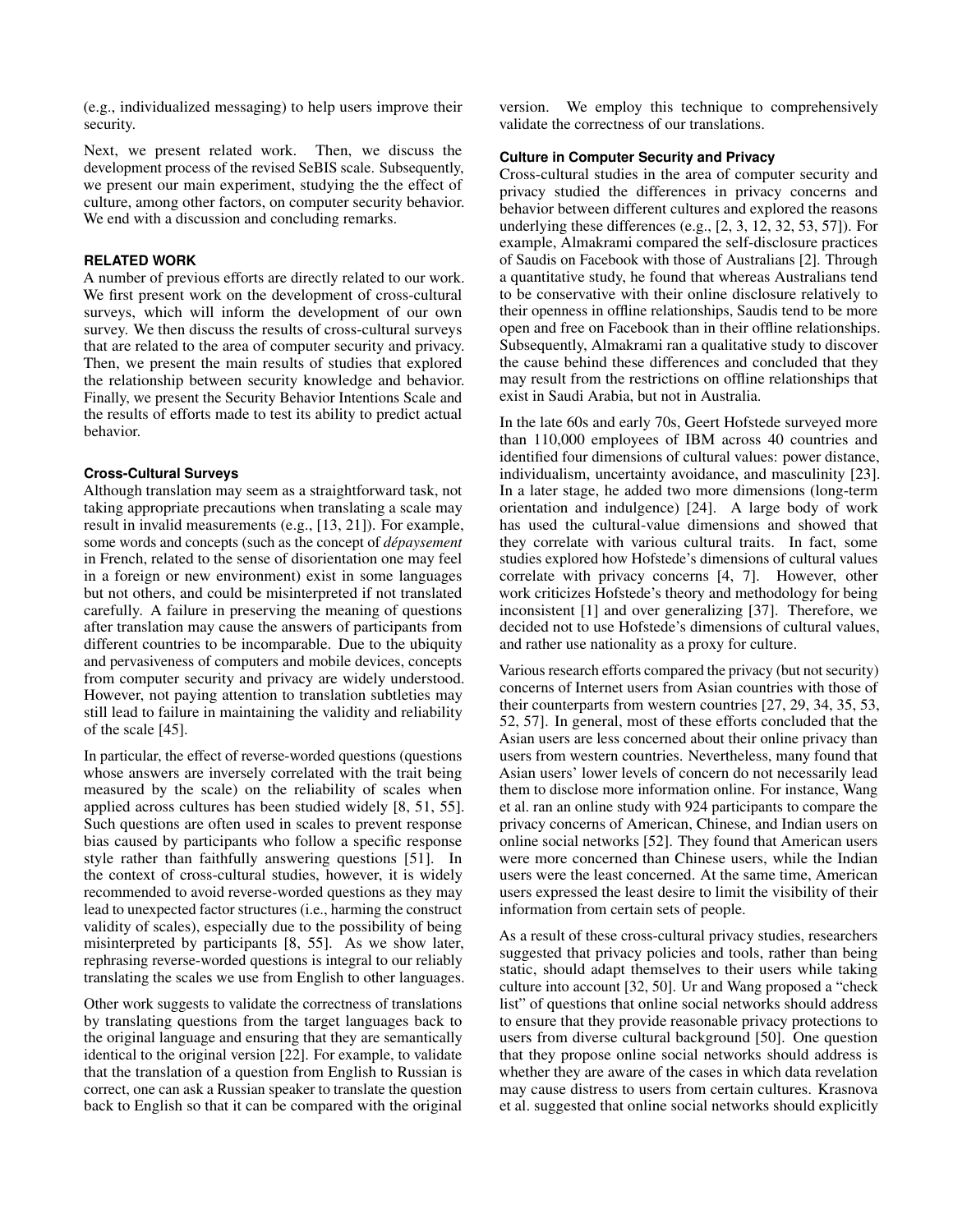advise international users about the origin and implications of the legal framework with which they comply [\[32\]](#page-10-0).

In the realm of computer security, a few studies compared perceptions and behavior of people from different cultures [\[5,](#page-9-9) [22,](#page-10-1) [30\]](#page-10-10). Karvonen et al. ran an interview study to compare Swedes' and Finns' perceptions of computer security ecommerce websites [\[30\]](#page-10-10). They found no particular differences, possibly due to the close geographical distance and the shared history between Sweden and Finland. In a study with 36 university students, Chaudhary et al. tested if culture influences understanding and self-assessment of awareness to security risks, with a particular focus on phishing [\[5\]](#page-9-9). They found that Finnish students overestimate their knowledge compared to Chinese students. Finally, Harbach et al. studied the differences in smartphone locking behavior among people from eight countries [\[22\]](#page-10-1). They discovered that users' perceptions of the sensitivity of their data and their security behavior contradict sometimes. For instance, the Japanese participants in their study considered the sensitivity of their smartphones' contents to be higher than participants from other countries. Yet, the Japanese participants were among the least likely to use a secure locking mechanism. Differently from these studies, our work does not focus on a specific aspect of computer security, but rather considers security behavior broadly. Moreover, we control for factors that were not considered by previous studies, such as the extent of knowledge on computer security that the participants have, and how confident they are in their knowledge.

#### **Knowledge and Security/Privacy Behavior**

Although it seems natural to expect users who know more about computer security and those who are engaged in maintaining their devices' security to follow more secure behavior, previous work has shown that this may not always be the case [\[17,](#page-10-11) [26,](#page-10-12) [54\]](#page-11-7). Wash and Rader suggested that security knowledge does not always capture the range of security beliefs users have, and thus may fail in predicting their actual behavior [\[54\]](#page-11-7). Ion et al. observed that security experts may occasionally behave in ways that contradict with security advice that they often give to non-experts [\[26\]](#page-10-12). For instance, even though experts often recommend not opening emails from unknown people, they reported doing so more often than non-experts. Finally, Forget et al. found that the computers that belonged to users who are engaged in maintaining their security were often in less secure states than the computers of less engaged users [\[17\]](#page-10-11).

Kraus et al. studied the extent to which concern and knowledge about security and privacy affect people's mobile protection behavior [\[33\]](#page-10-13). In contrast to the above mentioned work, they found that more concern and knowledge was correlated with higher usage of protection methods. A possible explanation for the difference is that their work focused on the protection of mobile phones whereas the other work studied security behavior in a broader sense. Kraus et al. also developed a test which consists of 11 multiple answer questions to evaluate knowledge of security and privacy concepts [\[33\]](#page-10-13). We consciously decided not to use their test because of its privacy focus (which is not the aim of our study) and due to

possible response fatigue that the multiple answer questions may cause to participants. Instead, we use true/false questions to evaluate our participants' security knowledge.

### **The Security Behavior Intentions Scale (SeBIS)**

Egelman and Peer proposed the Security Behavior Intentions Scale (SeBIS) as a tool to facilitate the measurement end-users' security behavior [\[16\]](#page-9-3). Following a rigorous development method, they eventually converged to a scale that consists of 16 Likert-scale questions. Each question measures one of four security related factors: proactive awareness, password selection, device securement, and device updating.

We choose to use SeBIS in our study as it was shown not only to capture users' reported security behavior, but their *actual* behavior as well [\[14,](#page-9-10) [15\]](#page-9-11). In one work, Egelman and Peer found that SeBIS's device-updating sub-scale is significantly correlated with installing anti-virus or firewall software (users with higher score on the sub-scale are more likely to install such software). In a more recent work, they reported that also the other three sub-scales correlate with security behavior with users who score high on the "proactive awareness" sub-scale being more likely to correctly identify phishing websites, users who score high on "password selection" creating passwords that are harder to crack, and those who score highly on "device securement" being more likely to use a secure locking mechanism on their smartphones [\[14\]](#page-9-10). Since SeBIS has been shown to be highly correlated with actual security behavior, for simplicity, we often mention that we use SeBIS to estimate security behavior, when we actually mean security behaviorintentions.

#### **PRELIMINARY EXPERIMENT: SURVEY TRANSLATION**

We next present our methodology for translating SeBIS. We follow this methodology to achieve a reliable and valid version of the scale in Japanese. We will later show that using the same techniques results in reliable and valid versions of the scale in other languages as well.

#### *Naive Translation*

We started by having the original, English, SeBIS scale translated into Japanese. The decision to start from Japanese was informed by the difficulty of translating English to Japanese [\[18\]](#page-10-14), and the makeup of the research team, which made security experts who are proficient in both English and Japanese readily available to us. The goal of the translation was to preserve the original meaning of the questions to the best extent possible.

Relying on a survey company (Macromill, [\[36\]](#page-10-15)), we then randomly selected a pool of 30,000 potential participants in Japan. We recruited 1,654 participants from this pool, so that our recruited sample's demographics (gender and age) statistically matches those of Japanese Internet users as reported in the 2010 national census [\[46\]](#page-11-8). The survey company administered the survey online on our behalf.

Similarly to the original SeBIS paper [\[16\]](#page-9-3), we then use confirmatory factor analysis (CFA) and Cronbach's  $\alpha$  to evaluate the validity and reliability of the translated SeBIS scale for Japanese users. Confirmatory factor analysis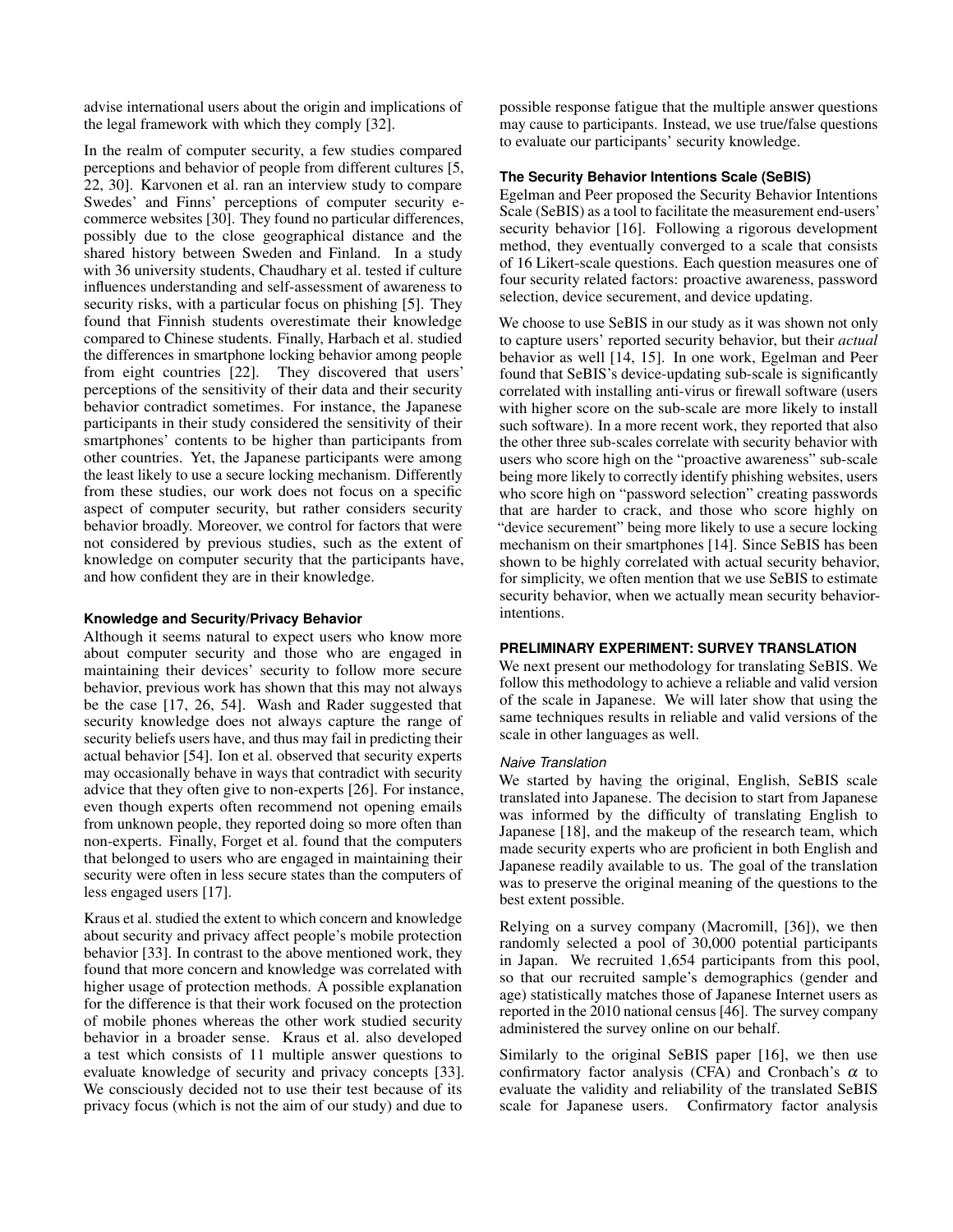measures the goodness of fit between the scales' items and a set of hypothesized latent factors (in this case: proactive awareness, password selection, device securement, and device updating). High goodness of fit shows the items measure the factors we are expecting them to measure, i.e., the scale is valid. Cronbach's alpha measures the scale's reliability, i.e., that the items are measuring the same construct. This is important, as an unreliable scale cannot be valid [\[47\]](#page-11-9).

Table [1](#page-4-0) summarizes our results. Let us focus for now on the two leftmost columns. The first column presents Cronbach's  $\alpha$  reliability measure and several data fit indices (RMSEA, SRMR, CFI and TLI) for the original, English, SeBIS scale [\[16\]](#page-9-3). The second column presents the same indices for the literal Japanese translation ("preliminary experiment") of the SeBIS scale. Contrary to the English scale, the RMSEA and SRMR are both above the cutoff points recommended by Hu and Bentler [\[25\]](#page-10-16); and the CFI and TLI are both below the 0.90 cutoff recommended by Netemeyer et al. [\[40\]](#page-10-17). Thus, these statistical tests indicate poor model fit, and lead us to reject the literal translation of the SeBIS scale.

## *Possible Causes of Translation Failure*

We next investigate the causes for the poor model fit we observed. To do so, we formulate the following hypotheses:

- *H1*: Demographic differences between the two populations cause the poorness of fit. The original SeBIS paper relied on participants aged 19 to 71 (average: 34.3, SD: 10.78) and 46.8% were female and 52.8% were male. On the other hand, our participant pool – aiming to be representative of the Internet demographics in Japan – ranges from 15 to 69 (average: 44.3, SD: 14.80, male: 51.5%, female: 48.5%). That is, our sample is slightly older on average than the population sample used by Egelman and Peer; if age negatively impacts security behavior, we would expect to get worse goodness of fit values.
- *H2*: Inadequate filtering of participants resulted in poor goodness of fit. Contrary to Egelman and Peer [\[16\]](#page-9-3), our initial translation did not feature attention questions aimed at discarding participants who answer without paying enough attention to their answer. We hypothesize that such "bogus" answers might have caused the poorness of fit.
- *H3*: Linguistic particularities impact the SeBIS scale. Literal translation does not account for certain linguistic For instance, answers to negative interrogative sentences may differ between languages. Likewise, certain concepts (e.g., "security") may be more ambiguous in a language than in another. We hypothesize that the poorness of model fit is (at least partly) due to such particularities.

## *Hypothesis Testing*

To test  $H<sub>1</sub>$ , we sampled a set of 505 participants from our larger participant pool, designed to match the demographics of the population sample Egelman and Peer used [\[16\]](#page-9-3), that is, ages ranging from 18 to 69 (average: 34.6, SD: 10.87) and 44.8% were female and 55.2% were male. The results, shown in Table [1](#page-4-0) (column  $H<sub>1</sub>$ ), indicate a poor fit, similar to our preliminary experiment. We reject *H1*.

To test  $H_2$ , we recruited another cohort of 1,654 participants without overlap with those who participated in our preliminary experiment or in our test of  $H<sub>1</sub>$ . We reran the test of the literal Japanese translation of the SeBIS scale, adding attention questions identical to those used by Egelman and Peer [\[16\]](#page-9-3) to weed out participants who did not read questions carefully.

The results, presented in Table [1,](#page-4-0) indicate that the model fit remains poor, despite the inclusion of these attention questions. We thus rule out *H2*.

We are left with  $H_3$ . We first performed factor analysis to determine if certain questions were more problematic than others. We discovered that reverse-worded items did not load on the same sub-scales they were assigned to by Egelman and Peer [\[16\]](#page-9-3). In short, reverse-worded questions appear to have been a possible cause of problems in our original translation.

One of the root causes may be the use of negative interrogation sentences, whose answers are opposite in English and Japanese. For example, to the question "aren't you tired?" an English speaker who does not feel tired would answer "no, I am not tired." A Japanese speaker, to denote the exact same state, would answer (literally translating) "yes, I am not tired." As a concrete example from SeBIS, "I do not change my passwords, unless I have to" is a problematic reverse worded item that we identified. Speakers of some languages (particularly, Japanese) may respond to it by either "yes, I do not" (thus answering "always" on SeBIS) or "no, I do not" (i.e., "never"). Rephrasing as "I change my passwords even if it is not needed" eschews this issue. Another possible issue we identified is that some of the reverse-worded questions appear more ambiguous when translated literally in Japanese, than they are in the original English phrasing. For example, the question "I know what website I'm visiting based on its look and feel, rather than by looking at the URL bar" combines somewhat abstract concepts ("based on its look and feel") with a more concrete proposition ("looking at the URL bar"). We conjecture that this shift may have confused Japanese speakers.

To test  $H_3$ , we rephrased all of the scale items that were originally reverse-worded so that they matched the logical order of the other items, and attempted to make them as unambiguous as possible. We call the revised scale Refined SeBIS (RSeBIS; see the Appendix for the English version, and the auxiliary material for versions in other languages).

We recruited another 1,654 participants, following the same demographics as in our preliminary experiment, and tested RSeBIS. The results, shown in Table [1](#page-4-0) (column *H3*) indicate high reliability and good fit, pretty much equivalent to the reliability and goodness of fit of the original scale in English. Since RSeBIS consists of four sub-scales (i.e., it is a multidimensional scale), we also measured  $\alpha$  for each sub-scale to ensure they are reliable, following the suggestion of Tavakol and Dennick [\[47\]](#page-11-9) and Egelman and Peer [\[16\]](#page-9-3). We found that  $\alpha$  lies in the recommended range for each. Our results, thus, align with previous findings on how reverseworded questions often degrade the reliability and validity of scales when applying them across cultures [\[8,](#page-9-5) [51,](#page-11-1) [55\]](#page-11-2).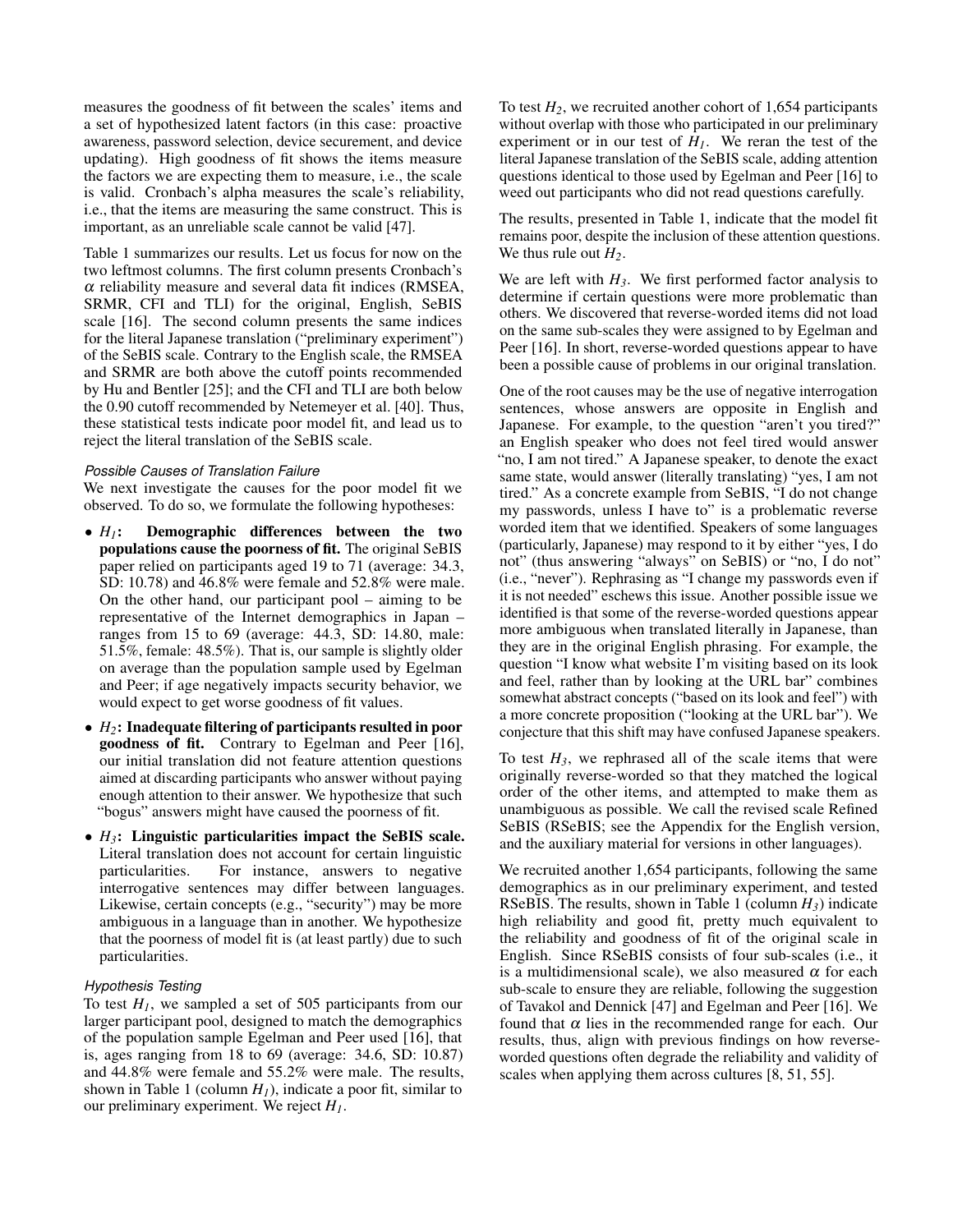| Experiment          | Original         | Preliminary | Hı        | $H_2$     | $H_3$      | H4         |               |
|---------------------|------------------|-------------|-----------|-----------|------------|------------|---------------|
| Scale               | $SeBIS(en)$ [16] | SeBIS(ia)   | SeBIS(ia) | SeBIS(ia) | RSeBIS(ia) | RSeBIS(en) | Recommended   |
| N                   | 500              | .654        | 505       | 1.654     | 1.654      | 408        |               |
| Cronbach's $\alpha$ | $0.801*$         | $0.794*$    | $0.814*$  | $0.685*$  | $0.893*$   | $0.86*$    | $>0.60$ [16]  |
| <b>RMSEA</b>        | $0.058*$         | 0.087       | 0.089     | 0.095     | 0.062      | 0.061      | $< 0.06$ [25] |
| <b>SRMR</b>         | $0.050*$         | 0.090       | 0.097     | 0.107     | $0.042*$   | $0.054*$   | $< 0.08$ [25] |
| <b>CFI</b>          | $0.920*$         | 0.818       | 0.828     | 0.753     | $0.949*$   | $0.934*$   | $>0.90$ [40]  |
| <b>TLI</b>          | $0.902*$         | 0.777       | 0.789     | 0.698     | $0.938*$   | $0.919*$   | $>0.90$ [40]  |

<span id="page-4-0"></span>Table 1. Reliability and model fit-indicators. The first column represents the values indicated by Egelman and Peer. The second to fourth column show values for tests across various population samples using a literal Japanese translation of the scale. The fifth column shows the values for our proposed revised scale in Japanese, and the sixth column shows the fit for our revised scale in English. Stars indicate good model fit.

#### *Running RSeBIS in the US*

After retaining  $H_3$ , we wanted to validate that the refined scale remains effective in English. To this end, we rephrased reverse-worded questions in the original SeBIS scale, and ran the refined survey on Amazon's Mechanical Turk to test the following hypothesis.

## *H4*: RSeBIS presents good model fit in English and for US populations as well.

We recruited 408 participants from the US, with demographics comparable to those used in the original work [\[16\]](#page-9-3). We found that the reliability measures exceed the desired minimum expected from a reliable scale ( $\alpha > 0.7$  for the entire scale,  $\alpha$  > 0.6 for each sub-scale). Further, as shown in Table [1,](#page-4-0) the values of all the goodness-of-fit measures are very close to, or well within the ranges of recommended values. Therefore, we retain *H4*.

# **MAIN EXPERIMENT: METHODOLOGY**

Having identified and rectified potential issues with the SeBIS scale, we can turn to our main experiment. To study the effect of culture on computer security behavior, we followed a between-subject design. We developed an online survey in which we elicited information about security behavior and various other factors that may potentially affect it from participants located in seven countries. The survey was developed in English and then translated into six other languages. Below, we provide the details about the survey, the translation process, the sample we study, and we comment on the limitations of our methodology.

#### **Measuring Security Behavior**

Users make many security-related decisions on a daily basis. These range from selecting passwords for their online and offline accounts, or locking their devices when they step away from them, to updating the anti-virus software they use, or deciding whether an email they have just received is a phishing email. While observing and measuring users' actual behavior would be ideal for the purpose of studying how various factors affect it, doing so at a scale, especially in a cross-cultural setting, is prohibitive.<sup>[1](#page-4-1)</sup> In a previous attempt, for example, researchers were able to observe the security behavior of 73 users, all located in the same city [\[17\]](#page-10-11). Such sample is inadequate to address our research questions.

Here, we decided to use RSeBIS to measure users' security behavior. As explained in the previous section, RSeBIS is an equivalent of SeBIS [\[16\]](#page-9-3) in which reverse-worded questions are rephrased to match the logical order to other questions. While users' responses to RSeBIS and SeBIS only indicate the frequency in which they engage in secure behavior, previous work has shown that the scale they measure is strongly correlated with users' actual behavior [\[14,](#page-9-10) [15\]](#page-9-11). Thus, after translating the scale, RSeBIS allows us to estimate actual behavior at scale and in different cultures.

## **Measuring Factors Affecting Security Behavior**

Culture may not be the only factor that affects security behavior. Other differences (such as age, education level, knowledge about security, . . . ) may also lead to differences in user behavior. Therefore, we also control for other factors that may explain behavioral differences. These factors include: knowledge about computer security, self-confidence in one's ability to keep his/her data and devices safe, and demographics.

## *Nationality as a Proxy for Culture*

Culture is a complex term that is hard to describe, let alone quantify. Previous studies (e.g., [\[4,](#page-9-6) [7\]](#page-9-7)) used indices of cultural values (such as Hofstede's [\[23\]](#page-10-3)) to approximate it. These indices are often criticized to be a coarse over generalization [\[37\]](#page-10-5). To avoid possible confounds, we decided not to use indices of cultural-values. Instead, we follow the steps of previous work and use nationality as a proxy for culture [\[50,](#page-11-6) [52\]](#page-11-5).

In this work, we study the security behavior of participants from seven countries: China, France, Japan, Korea, Russia, the United Arab Emirates (UAE), and the United States (US). This set of countries covers five different geographical regions (North America, East Asia, the Middle East, Eastern Europe, Western Europe), and consists of about 29.15% of the total world population. Moreover, each country in this set has a different official language. While selecting a relatively small set of languages always incurs the risk of inadvertently biasing the selection toward certain characteristics, we believe that our selection represents a relatively sound sample given the constraints we face. For instance, we ruled out India due to the multiplicity of different local languages, and the fact that an overwhelming majority of computer-literate people in India speak English.

### *Testing Security Knowledge*

We developed a set of 18 true/false questions to test our participants' knowledge about computer security and secure

<span id="page-4-1"></span><sup>1</sup>Large companies with access to telemetry data, such as Symantec, may be an exception, but telemetry data alone does not allow to differentiate between "operator error" and actual security posture.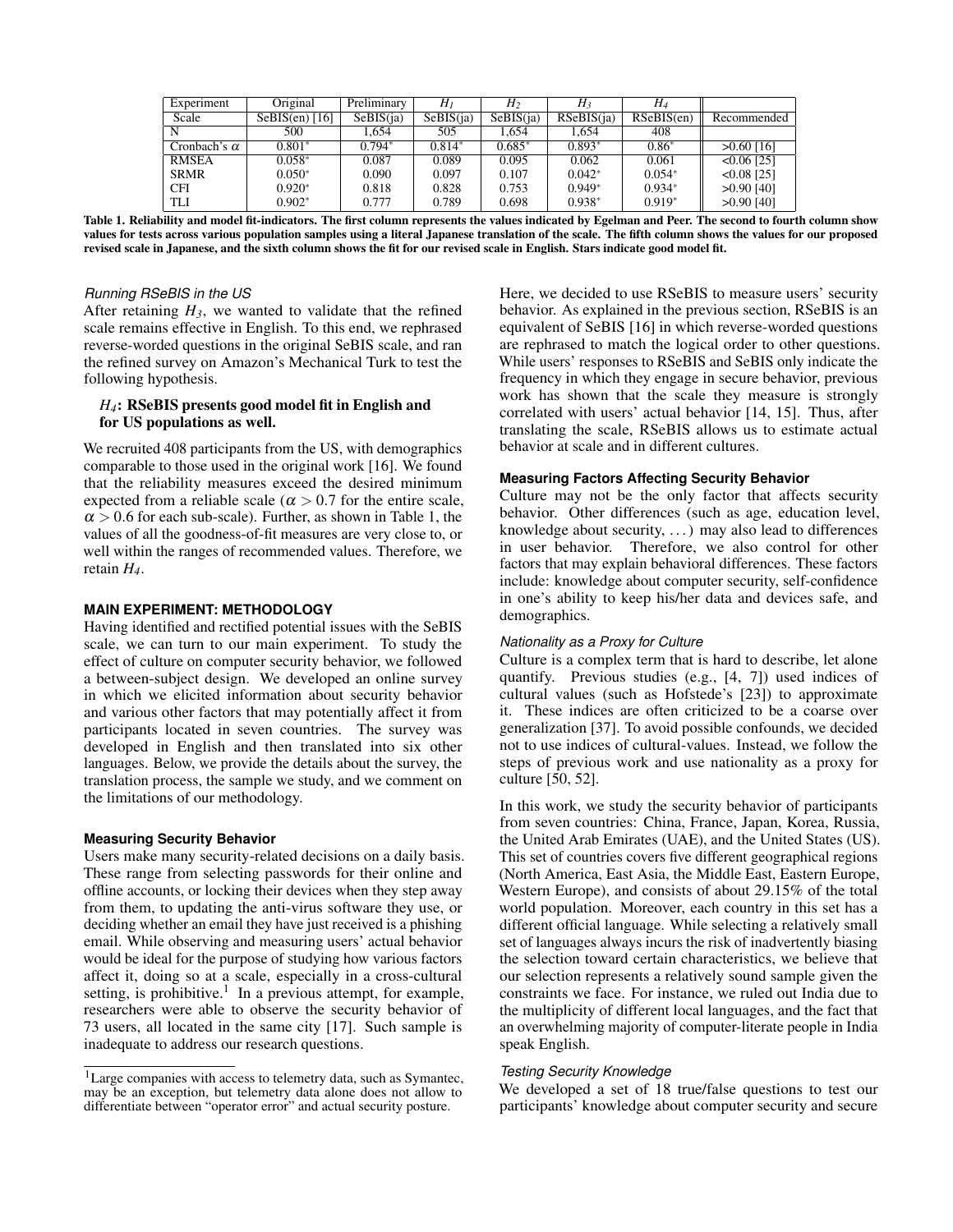behavior. To develop this set of questions, we first compiled a list of 81 questions (in English) by rephrasing security advice that is given to users by Internet service providers and governmental bodies as questions, and by relying on our expertise in the area of computer security. Subsequently, we discarded questions that (a) were almost identical to other questions; (b) required deep technical knowledge (e.g., a question regarding the SMTP protocol); or (c) questions to which we did not have a complete agreement within ourselves for whether the correct answer is "true" or "false." The output of this filtering process is a set of 18 questions. We then rephrased some of the questions to eliminate negations, as translating negations could potentially lead to confusion (as described earlier). We refer the reader to the Appendix for the final set of questions in English. Versions in other languages can be found in the auxiliary material.

#### *Self-Confidence in Security Knowledge*

We estimate self-confidence in security knowledge using 5-point Likert-scale questions (from "strongly disagree" to "strongly agree"). In each question, participants report the extent to which they agree with statements regarding their knowledge about countermeasures that can be taken to prevent their devices, their data, or their money, from being compromised. We report the English version of the questions in the Appendix (See auxiliary material for versions in other languages).

## *Demographics*

To control for demographic differences that may affect security behavior, we also collect information about our participants' demographics. The demographic information we collect includes: age, gender, whether the participant has a degree or a job in a technical area, the area in which the participant lives or grew up (urban, suburban, rural), and their income level.

Income levels are very disparate across the countries we consider. To remedy this, we rely on the "Atlas method," proposed by the World Bank [\[56\]](#page-11-10). That is, we normalize the income levels presented to participants by multiplying them with the ratio between the gross national income (GNI) per capita in their country and the GNI per capita in the United States. For example, a US income level of "\$20K/year– \$40K/year" is first converted to "\$2.84K/year–\$5.69K/year" for Chinese participants. This is done by multiplying the original US income level by the ratio between the "Atlas methodology values" [\[41\]](#page-10-18) for China (\$7.82K) and the United States (\$54.96K). We then convert the income levels resulting from this normalization to amounts expressed in the official currency used in the participants' countries, based on the average currency rate in 2015; in our example, we obtain a range "CNY 17,800–35,500" once expressed in Chinese Yuan.

## **Survey Translation**

To translate the survey, we enlisted the help of a number of computer security experts from our team and among our acquaintances that are also native speakers of Arabic, French, Japanese, Chinese,<sup>[2](#page-5-0)</sup> Korean, and Russian.

As a first step to validate our translations, we followed the approach suggested by Harbach et al. [\[22\]](#page-10-1). For each question, we compared five "reverse" translations (i.e., translating the translations back to English) with the original English version and validated that both are semantically equivalent. For all languages except Arabic, we crowdsourced reverse translations using Gengo [\[20\]](#page-10-19), an online service for crowdsourcing translations. Unfortunately, Gengo does not offer translations from Arabic to English. Therefore, the Arabic translation did not pass through this preliminary validation step. With the exception of question #13 of the knowledge test, at least four out of five reverse translations of each question (from each one of the five languages) agreed with the original English version. Thus, we removed the 13th question of the knowledge test from the survey, and kept the remaining questions whose translation preserved the original meaning.

### **Participants**

We used the services of Cross Marketing Inc. [\[11\]](#page-9-12) to collect responses to our survey. Cross Marketing Inc. is a Japanese company that offers online research services with a reach to a pool of 30 million participants located around the world. In total, we collected 3,500 responses to our survey; from each one of the seven countries studied, we collected 500 responses.

The number of participants was determined after running power analysis on the data collected in the preliminary experiment. Our analysis showed that, in the case of two countries, about 207 participants from each country are necessary to detect differences in security behavior intentions with probability of at least 0.8, when the chance of a Type-I error (i.e., significance level) is below 0.05. Since we aimed to compare participants from a larger number of countries, we sampled more than double this number from each country, as a safety margin.

Since our goal is to study computer security behavior, we aimed to collect samples of participants that are representative of technology consumers in the studied countries. Therefore, we instructed the survey company to match (to the best extent possible) the samples' age and gender to those of the populations of Internet users in the seven countries. Table [2](#page-6-0) presents stats on the distribution of gender and age for each one of the countries. With the exception of the Chinese sample (which has a higher ratio of females and older participants than expected), our samples' age and gender distributions are relatively similar to those of the actual populations in their respective countries.

## **MAIN EXPERIMENT: RESULTS**

In this section, we present our results based on the analysis of the 3,500 responses that we collected. First, we provide results showing that the translations preserved the validity and reliability of RSeBIS. Then, we present our multiple regression model that sheds light on how multiple factors, and most importantly culture, affect security behavior.

#### **Evaluating the Translations**

In the previous section, we showed that our translations of the survey were semantically equivalent to the original English

<span id="page-5-0"></span><sup>2</sup>We used simplified characters for the Chinese translation.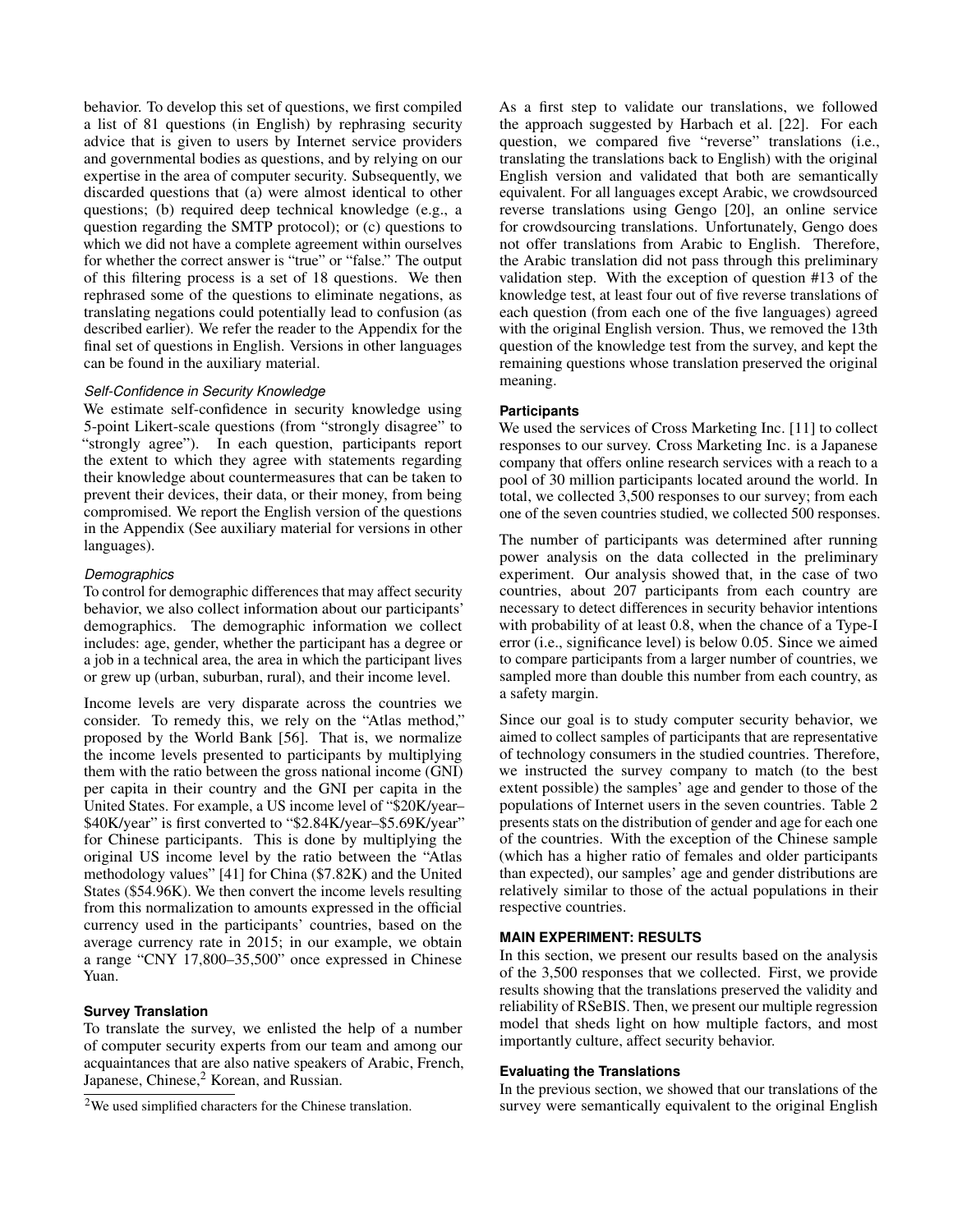|            | Gender   |         |              | Age     |        |           |     |     |               |  |
|------------|----------|---------|--------------|---------|--------|-----------|-----|-----|---------------|--|
| Country    | $Male\%$ | Female% | Actual Male% | Average | Median | <b>SD</b> | Min | Max | Actual Median |  |
| China      | 48%      | 52%     | 56% [6]      | 42.44   | 39     | 13.09     | 19  | 89  | $20 - 29[6]$  |  |
| France     | 49%      | 51%     | 49% [10]     | 41.81   | 40     | 15.43     | 18  | 82  | 40-59[10]     |  |
| Japan      | 54%      | 46%     | 50% [9]      | 36.83   | 34     | 13.92     | 18  | 77  | 35-44[9]      |  |
| Korea      | 51%      | 49%     | 52% [31]     | 43.49   | 43     | 13.54     | 19  | 78  | $35 - 44[31]$ |  |
| Russia     | 50%      | 50%     | 47% [49]     | 43.29   | 44     | 11.47     | 18  | 76  | 35-44[49]     |  |
| <b>UAE</b> | 65%      | 35%     | 72% [28]     | 32.89   | 32     | 8.37      | 18  | 60  | $31 - 40[28]$ |  |
| <b>USA</b> | 49%      | 51%     | 49% [42]     | 43.83   | 42     | 17.84     | 18  | 91  | $30 - 39[42]$ |  |

<span id="page-6-0"></span>Table 2. The age and gender of our each of our samples. The fourth column (from the left) shows the actual percentage of men within the population of Internet users. The last column shows the range in which the actual median age of Internet users lies.



<span id="page-6-1"></span>Figure 1. A box plot showing the RSeBIS scores of participants in each country studied. The middle line in each box is the median. The bottom and top of each box extend to the 25th and 75th percentile, respectively. The whiskers of boxes extend up to  $\times 1.5$  the interquartile range (points outside this range are considered outliers).

version. However, our preliminary experiment with the Japanese translation, which motivated our design of RSeBIS in the first place, had shown that semantic equivalence did not necessarily result in a reliable scale. So, we tested the reliability and the model fit of RSeBIS for each one of the seven countries. Similarly to Egelman and Peer [\[16\]](#page-9-3), and to our preliminary experiment, we used Cronbach's  $\alpha$  indicator to measure reliability, and the RMSEA, SRMR, CFI and TLI indicators to measure model-fit.

Table [3](#page-7-0) summarizes the results. In all languages, RSeBIS has high reliability (for the entire entire scale, and each of its subscales), and at least two out of the four model-fit indicators show its model fit lies in the recommended range. Thus, these results provide another confirmation that our translations are reliable and effective.

#### **Factors Affecting Security Behavior**

After establishing basic trust in the quality of our translation, we turned our focus to the main research question: how does culture (among other factors) affect security behavior?

By exploring the RSeBIS scores of participants from different countries, one can see some trends (as shown in Figure [1\)](#page-6-1). Each RSeBIS score is a natural number in the range between

16 to 80 where a higher score indicates more secure behavior. We can notice that the RSeBIS scores of Japanese participants are remarkably lower than the scores of their counterparts. On the other hand, American, Chinese, Emirati, and French participants seem to exhibit more secure behavior than other participants.

However, a simplistic analysis of how culture affects security behavior independently from other explanatory variables may not lead to an accurate characterization of the differences in security behavior between cultures. To this end, we use a multiple (linear) regression model, that enables us to study the effect of culture on security behavior while controlling for other factors. Specifically, we use the following model:

# $RSeBIS \sim Gender + Income \; level + Area +$ Culture+Knowledge

Gender, Income level, and Area are explanatory variables related to demographics. Gender is an indicator variable to indicate if the participant is a male or not (female is the baseline). Income level consists of several indicator variables for different range of income. The baseline range is \$0K per year to \$20K per year (before correction by the Atlas method value for each country, as detailed in the methodology). Each subsequent level then increases by (the equivalent of) \$20K. We note that 10% of the participants preferred not to provide their income level. Our model includes an indicator variables to account for this preference. Area indicates the type of area in which the participant lives or grew (the baseline is Urban). 98 participants (2.80% of the total) who decided not to provide this information were dropped when estimating the coefficients of the model. We did not include age in the model as our initial analysis showed that it does not correlate with RSeBIS (even when splitting the data by country). In addition, including it in the model lead to almost no difference in the results.

Culture consists of indicator variables for the nationality of the participants. We set the USA as the baseline level as its population is studied more often than other nations' populations. This choice aims to facilitate the comparison of our results with related work.

Knowledge consists of three different variables. The first variable is the score in the knowledge test, which is a natural number in the range 0 to 17. The second variable is the self confidence in knowledge. This is a natural number in the range 5 to 30. Finally, the third variable is an indicator variable for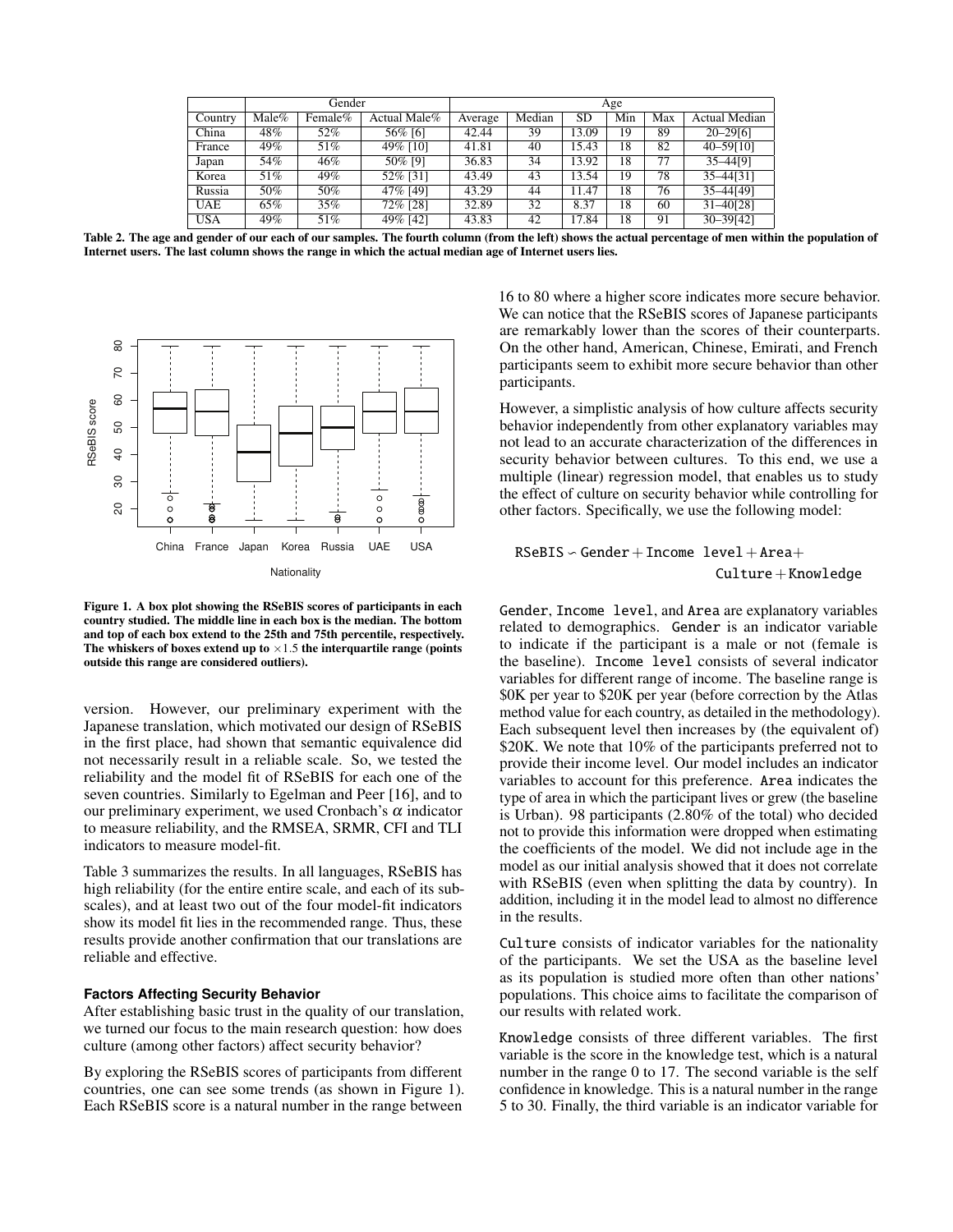|                  | China    | France   | Japan    | Korea    | Russia   | UAE      | USA      | Recommended    |
|------------------|----------|----------|----------|----------|----------|----------|----------|----------------|
| Cronbach's alpha | $0.895*$ | $0.896*$ | $0.928*$ | $0.906*$ | $0.855*$ | $0.852*$ | $0.881*$ | $>0.600$ [16]  |
| <b>RMSEA</b>     | 0.069    | 0.068    | 0.064    | 0.072    | 0.066    | 0.061    | $0.057*$ | $< 0.060$ [25] |
| <b>SRMR</b>      | $0.058*$ | $0.051*$ | $0.041*$ | $0.044*$ | $0.061*$ | $0.044*$ | $0.044*$ | $< 0.080$ [25] |
| CFI              | $0.928*$ | $0.937*$ | $0.960*$ | $0.937*$ | $0.925*$ | $0.925*$ | $0.947*$ | $>0.900$ [40]  |
| TLI              | $0.903*$ | $0.912*$ | $0.943*$ | $0.916*$ | 0.896    | 0.891    | $0.918*$ | $>0.900$ [40]  |

<span id="page-7-0"></span>Table 3. Reliability and model-fit indicators for RSeBIS. Stars indicate values that lie in the recommended ranges.

| <b>Indep. Vars</b> | Estimate | $p$ -values |     | 95% CI              |  |
|--------------------|----------|-------------|-----|---------------------|--|
| (Intercept)        | 26.610   | < 0.001     | *** | [24.144, 29.076]    |  |
| Male               | $-0.237$ | 0.543       |     | $[-1.001, 0.527]$   |  |
| Income\$20-40K     | 0.628    | 0.284       |     | $[-0.522, 1.778]$   |  |
| Income\$40–60K     | 1.119    | 0.067       |     | $[-0.080, 2.318]$   |  |
| Income\$60-80K     | 3.401    | < 0.001     | *** | [2.053, 4.749]      |  |
| Income\$80-100K    | 3.562    | < 0.001     | *** | [1.945, 5.179]      |  |
| Income $$100K+$    | 3.731    | < 0.001     | *** | [2.336, 5.126]      |  |
| <b>IncomeNA</b>    | 0.132    | 0.850       |     | $[-1.233, 1.497]$   |  |
| GrewInSuburb       | 1.018    | 0.117       |     | $[-0.256, 2.292]$   |  |
| GrewInRural        | $-0.135$ | 0.810       |     | $[-1.232, 0.963]$   |  |
| LivesInSuburb      | 0.167    | 0.789       |     | $[-1.055, 1.390]$   |  |
| LivesInRural       | 0.209    | 0.765       |     | $[-1.161, 1.578]$   |  |
| KnowTestScore      | 0.265    | < 0.001     | *** | [0.136, 0.395]      |  |
| KnowSelfConf       | 1.138    | < 0.001     | *** | [1.065, 1.210]      |  |
| Technical          | 3.127    | < 0.001     | *** | [2.211, 4.042]      |  |
| Chinese            | $-1.909$ | 0.012       | 冰   | $[-3.395, -0.423]$  |  |
| Emirati            | 0.571    | 0.470       |     | $[-0.978, 2.120]$   |  |
| French             | 1.717    | 0.017       | ×.  | [0.306, 3.127]      |  |
| Japanese           | $-9.199$ | < 0.001     | *** | $[-10.636, -7.762]$ |  |
| Korean             | $-4.548$ | < 0.001     | *** | $[-6.011, -3.084]$  |  |
| Russian            | $-4.148$ | < 0.001     | *** | $[-5.626, -2.671]$  |  |

<span id="page-7-1"></span>Table 4. Coefficient estimates of the linear regression model. *p*-values test the hypothesis that coefficients are zero (i.e., exploratory variables not affecting RSeBIS). Significance codes: '\*\*\*': *p*<0.001, '\*': *p*<0.05. The rightmost column presents the 95% confidence intervals. Actual income levels are mapped to the corresponding US incomes by the World Bank's Atlas method.

whether the participant works or holds a degree in a technical area.

Table [4](#page-7-1) presents the coefficient estimates of our model. We note that, before estimating the coefficients, we validated that the linear regression's assumptions (linearity, fixed*x*, and independent errors) hold. Post-analysis of the residuals showed no violation of the assumptions regarding linearity or error's normal distribution. Moreover, correlation analysis (using Spearman's rank correlation test) between our explanatory variables showed no particular correlation between pairs of variables. Therefore, we believe that our results are not affected by collinearity. Our estimate's coefficient of determination (also called  $R^2$ ) is 0.385. In other words, our model explains 38.50% of the variance in the data. This value is considered to be in an acceptable range (despite different perspectives on the usefulness of  $R^2$  [\[38\]](#page-10-23)). We now explain what we learn from our model.

#### *Culture*

By examining the linear regression's estimated coefficients, we can learn that there are stark differences in security behavior between participants from different cultures. For instance, French participants exhibited the most secure behavior. The estimated mean RSeBIS score of our French participants is higher by 1.717 than that of our American participants. The estimated means RSeBIS score of our Emirati participants and

of our American participants are not significantly different from each other. On the other hand, our Russian participants produced a mean RSeBIS score lower by 4.148 than that of their American counterparts.

Of particular note is that the estimated mean RSeBIS scores of participants based in the Asian countries we surveyed are significantly lower than the baseline. Specifically, the Japanese participants exhibited remarkably less secure behavior than other participants. Their estimated mean RSeBIS score is lower by about 9 than that of the American participants. Our results align with previous work that shows that Asian users are likely to be less concerned about online privacy, to exhibit less private behavior online, and not to use phone lockingmechanisms, than their western counterparts (e.g., [\[22,](#page-10-1) [29,](#page-10-7) [35,](#page-10-9) [53\]](#page-11-3)).

To put our results in perspective, one can contrast them with Egelman et al.'s mapping between SeBIS scores and actual behavior [\[14\]](#page-9-10). They found that users with strong passwords score an average of 1.04 points on the password sub-scale higher than users with weaker passwords; users who can detect phishing websites score an average of 3.15 points higher on the awareness sub-scale than users who cannot; and users who regularly update their systems score an average of 1.5 points higher on the updating sub-scale than users who do not. Altogether, this adds up to 5.69, less than the mean RSeBIS score difference between several populations in our study. For example, Japanese and American participants only differing in nationality are roughly 9 points apart. Hence, we can conclude that users from some cultures (especially, users from Asian cultures) are more likely to exhibit insecure behavior than users from other cultures.

#### *Demographics*

Our model does not shed light on any particular differences in security behavior between men and women. Similarly, the effect of the area in which people grow up or live in seems to have almost no effect effect on how securely they behave. In contrast, income has a large effect on security behavior. In particular, participants with a yearly income equivalent<sup>[3](#page-7-2)</sup> to at least US \$60K per year are estimated to score an average of at least 3.401 points higher than participants with income lower than (the equivalent of US) \$60K per year.

#### *Knowledge About Security*

The Knowledge explanatory variables also had a significant effect on participants' exhibited behavior. For example, scoring one point higher on the security test is estimated to increase the mean RSeBIS score by 0.265. Most interestingly

<span id="page-7-2"></span><sup>&</sup>lt;sup>3</sup>Where "equivalent" is defined as being equal after correction by the country's Atlas method value, as discussed in our methodology section.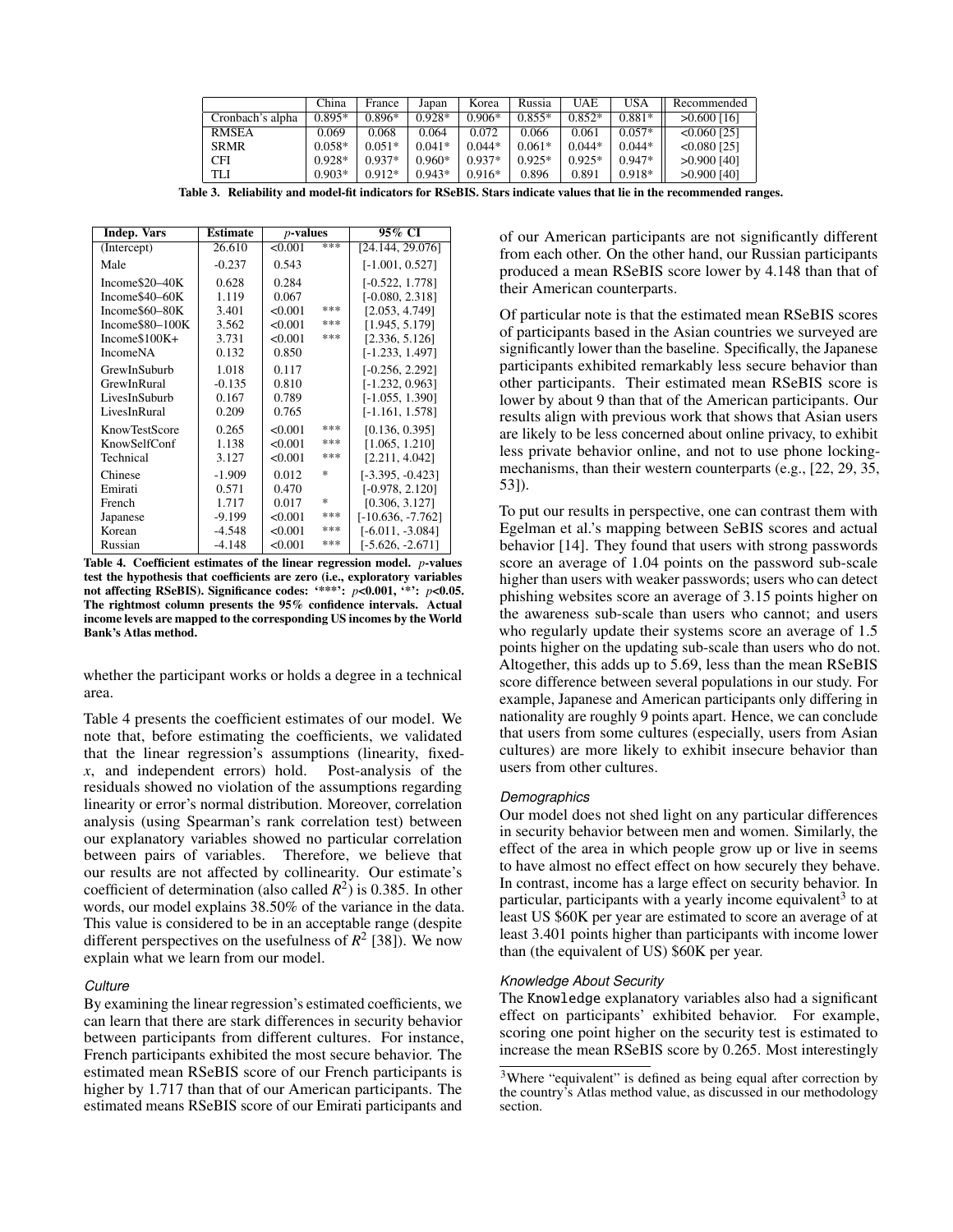to us, the effect of a one-point increase in the knowledge test is about four times *lower* than a one-point increase in the scale measuring self-confidence security knowledge (despite self-confidence having a larger scale). In other words, self-confidence in computer-security knowledge has a larger effect on users' security behavior-intentions than their actual knowledge in computer security. Our results complement previous results showing than more knowledge about computer security does not necessary lead people to behave much more securely in reality, or that it is not the main factor driving actual computer-security behavior [\[17,](#page-10-11) [26,](#page-10-12) [54\]](#page-11-7). This raises the question of whether there are better alternatives to educating people about computer security in order to make them behave more securely.

Our initial analysis showed that technical people (people with degrees or jobs in technical areas) did not score significantly higher than non-technical people in the security test. This may be due to the fact that technical people are not necessarily security experts. By examining the regression's coefficients, however, one can learn that technical people are likely to behave more securely than non-technical people. A possible explanation for this is that technical people are instructed to follow secure behavior as part of their positions.

## **DISCUSSION**

In this section, we discuss the limitations of our design and methodology. Then, we turn to a discussion of our findings, and what we see as possible ways forward and take-aways for our research.

#### *Limitations*

Our results should be interpreted in the context of several study limitations.

The use of nationality as a proxy for culture may be a coarse approximation. By doing so, we ignore the potential effects of expatriates, mixed national demographics, and shared experience due to technology. However, due to the drawbacks of possible alternatives (as explained in previous sections), using nationality to approximate culture remains one of the best available options [\[50,](#page-11-6) [52\]](#page-11-5).

To reach a large number of participants from several countries, we use surveys to measure security behavior, knowledge, and confidence in this knowledge. Similarly to many studies that rely on surveys, our approach may suffer from response bias [\[19\]](#page-10-24). For instance, participants may prefer not to answer the survey questions honestly, and report more socially acceptable behavior, instead. In our survey, RSeBIS and the questions on self-confidence in security knowledge are the only questions potentially vulnerable to response bias. RSeBIS is closely tied to SeBIS, whose questions were shown not to correlate with social-desirability scales [\[16\]](#page-9-3). Moreover, we found that self-confidence has a significant effect on security behavior. This finding would have been unlikely had participants' responses been affected by response bias. Therefore, we believe that the potential effect of response bias on our results is either small or non-existent.

## *Survey Translation*

In this work, we developed a survey, RSeBIS, in English and followed a rigorous process to translate it into six other languages. Similarly to previous work [\[8,](#page-9-5) [51,](#page-11-1) [55\]](#page-11-2), we found that reverse-worded questions were the main threat to the validity and reliability of the scales measured by our survey. While such questions may help avoid participants' response bias in some cases, they may lead cross-cultural studies to fail. Our study presents another evidence to support advice for avoiding reverse-worded questions in cross-cultural studies.

RSeBIS can be readily used by anyone interested in measuring security behavior-intentions among speakers of the seven languages that we considered in this paper. For example, researcher can use it to measure the intended security behavior of participants in their studies, while practitioners can use it to examine common behavior of employees in their organizations. (Egelman and Peer list other important use-cases [\[16\]](#page-9-3).) Moreover, our translation methodology proved to produce reliable and valid scales in the languages considered. Thus, we believe it can be used to translate the scale to additional languages in the future.

## *Globalization of Usable Security Research*

Prior work in the area of usable privacy and security has focused mainly on western participants. Despite their importance, these samples represent a limited fraction of internet users. In this paper, we show such usable security studies may not generalize well to users from less studied regions. Thus, previous indicators and systems proposed to make people more secure (e.g., HTTPS indicators in browsers) may not be as effective on a global scale as previously thought. Our findings motivate future usable security research, by highlighting the need to conduct more global studies to design or tailor human-centered defenses.

#### *Personalized Security Tools*

Previous research has shown that personalization of websites and ads can lead users to spend more time on websites and purchase more products [\[39,](#page-10-25) [48\]](#page-11-12). A similar approach may be viable to enhance the security behavior of users. Personalized security tools and policies may help foster more secure user behavior. Our work shows that users from certain cultures are likely to adopt riskier postures than users from other cultures. Therefore, we believe that future research should study the personalization of security with a specific focus on using users' culture, nationality, or location toward achieving that goal. For example, password creation policies or guidelines could be tailored to users' locations. As another example, to increase warning compliance, browsers could use different indicators to inform users in different locations that they are visiting malicious websites. In a similar vein, information about users' location could help set default system security settings [\[43\]](#page-10-26).

## *Improving Security Behavior*

Our results also shed light on how knowledge of computer security affects actual behavior. Although people who know about computer security are likely to exhibit more secure behavior, the estimated effect size of knowledge on behavior is small. This finding indicates that to enhance users' secure behavior, improving user knowledge about security should *not*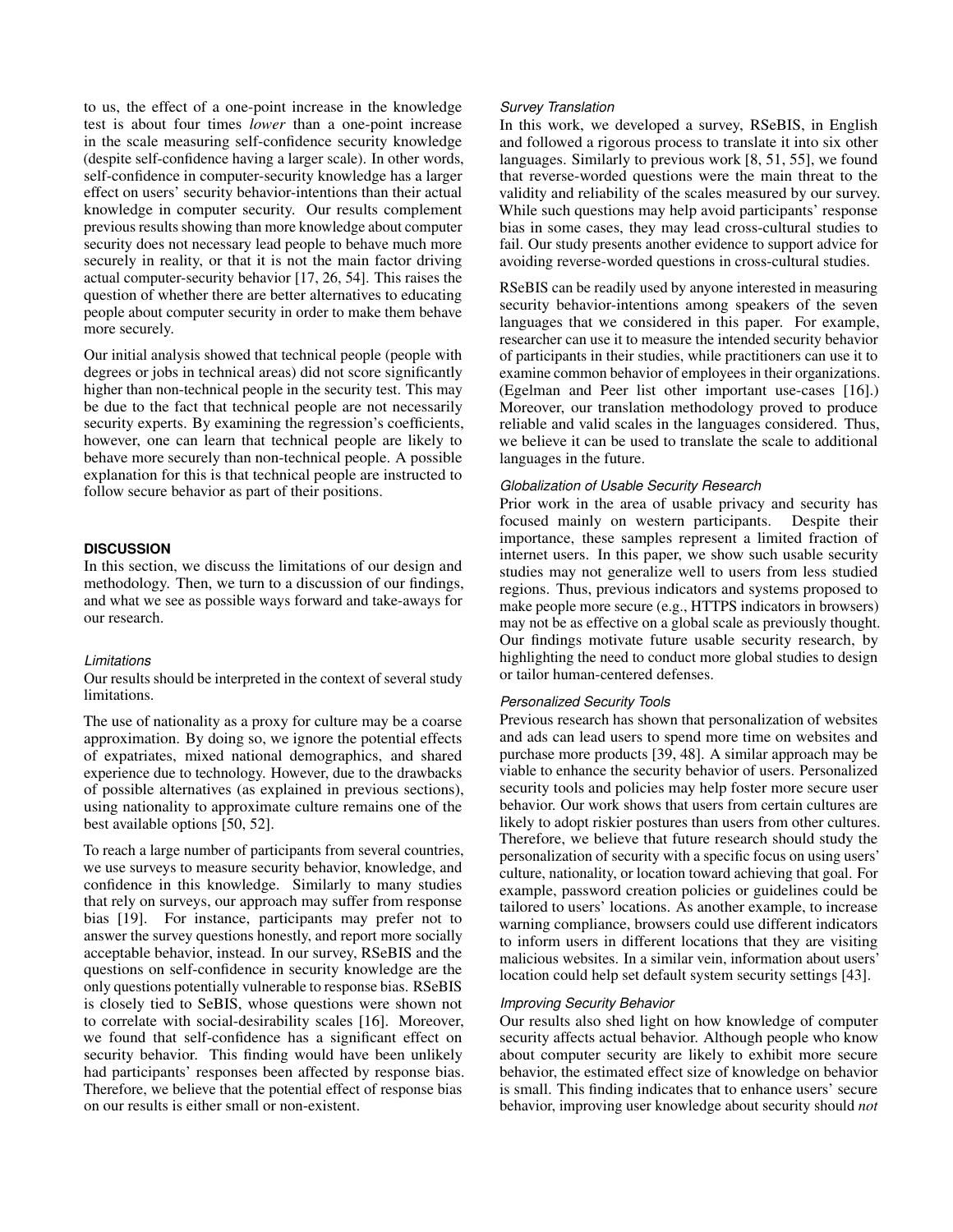be the sole focus, but rather should be one aspect among many. Other aspects, such as developing users' confidence in their ability to secure their devices and data—possibly by following a positive approach to teach them about secure behavior [\[44\]](#page-10-27), may be at least as effective.

# **CONCLUSION**

We designed and ran an online study to explore how culture affects computer security behavior, interactively with other factors. Using an iterative design over 5,370 users (1,654 for our initial, negative validation, and 3,716 for subsequent hypothesis testing), we showed how to accomplish a robust translation of the survey we developed into other languages while preserving the reliability and validity of the scales it measures. We then collected 3,500 responses to our survey from participants located in seven different countries and analyzed these responses using linear regressions. Our results shed light on the differences in security behavior between participants from different cultures. For example, French participants exhibited the most secure behavior, whereas participants from Asian countries behaved less securely. Our results also show that self-confidence in computer security knowledge has a larger positive effect on security behavior compared to actual knowledge about computer security. Our findings motivate future research in usable security to be conducted more globally. They also motivate future work that studies customization of security tools based on people's culture or nationality. Additionally, we recommend looking into directions beyond user education to promote more secure behavior.

# **ACKNOWLEDGMENTS**

We would like to thank Aaron Harlap, Soo-Jin Moon, and Rui Xu for helping us translate RSeBIS into Russian, Korean, and Chinese. We are also grateful to Serge Egelman and Eyal Peer for sharing broad statistics on the demographics of participants from their study.

## <span id="page-9-8"></span>**REFERENCES**

- 1. Galit Ailon. 2008. Mirror, mirror on the wall: Culture's consequences in a value test of its own design. *Academy of management review* 33, 4 (2008), 885–904.
- <span id="page-9-0"></span>2. Hashem Abdullah A Almakrami. 2015. *Online self-disclosure across cultures: A study of Facebook use in Saudi Arabia and Australia*. Ph.D. Dissertation. Queensland University of Technology.
- <span id="page-9-1"></span>3. Annie I Antón, Julia B Earp, and Jessica D Young. 2010. How internet users' privacy concerns have evolved since 2002. *IEEE Security & Privacy* 8, 1 (2010), 21–27.
- <span id="page-9-6"></span>4. Steven Bellman, Eric J Johnson, Stephen J Kobrin, and Gerald L Lohse. 2004. International differences in information privacy concerns: A global survey of consumers. *The Information Society* 20, 5 (2004), 313–324.
- <span id="page-9-9"></span>5. Sunil Chaudhary, Yan Zhao, Eleni Berki, Juri Valtanen, Linfeng Li, Marko Helenius, and Stylianos Mystakidis. 2015. A cross-cultural and gender-based perspective for

online security: Exploring knowledge, skills and attitudes of higher education students. *IADIS International Journal on WWW/Internet* 13, 1 (2015).

- <span id="page-9-13"></span>6. China Internet Network Information Center. 2014. Statistical Survey on Internet Developmentin China2015.12. [http://www.internetstatistik.se/](http://www.internetstatistik.se/wordpress/wp-content/uploads/2014/07/CNNIC_report.pdf) [wordpress/wp-content/uploads/2014/07/CNNIC\\_report.pdf](http://www.internetstatistik.se/wordpress/wp-content/uploads/2014/07/CNNIC_report.pdf). (2014). [Online; accessed 9/5/2016].
- <span id="page-9-7"></span>7. Hichang Cho, Milagros Rivera-Sánchez, and Sun Sun Lim. 2009. A multinational study on online privacy: global concerns and local responses. *New media & society* 11, 3 (2009), 395–416.
- <span id="page-9-5"></span>8. Robert Colosi. 2005. Negatively worded questions cause respondent confusion. *Proceedings of the Survey Research Methods Section, American Statistical Association (2005)* (2005), 2896–2903.
- <span id="page-9-15"></span>9. ComScore, Inc. 2015. 2015 Japan Digital Audience Report. [https://www.comscore.com/layout/set/popup/](https://www.comscore.com/layout/set/popup/Request/Presentations/2015/2015-Japan-Digital-Audience-Report?req=slides&pre=2015+Japan+Digital+Audience+Report) [Request/Presentations/2015/](https://www.comscore.com/layout/set/popup/Request/Presentations/2015/2015-Japan-Digital-Audience-Report?req=slides&pre=2015+Japan+Digital+Audience+Report) [2015-Japan-Digital-Audience-Report?req=slides&pre=](https://www.comscore.com/layout/set/popup/Request/Presentations/2015/2015-Japan-Digital-Audience-Report?req=slides&pre=2015+Japan+Digital+Audience+Report) [2015+Japan+Digital+Audience+Report](https://www.comscore.com/layout/set/popup/Request/Presentations/2015/2015-Japan-Digital-Audience-Report?req=slides&pre=2015+Japan+Digital+Audience+Report). (2015). [Online; accessed 9/5/2016].
- <span id="page-9-14"></span>10. CRÉDOC. 2014. La diffusion des technologies de l'information et de la communication dans la société française (2014). [http://www.arcep.fr/uploads/tx\\_](http://www.arcep.fr/uploads/tx_gspublication/etude-CREDOC-diffusion-TIC-2014.pdf) [gspublication/etude-CREDOC-diffusion-TIC-2014.pdf](http://www.arcep.fr/uploads/tx_gspublication/etude-CREDOC-diffusion-TIC-2014.pdf). (2014). [Online; accessed 9/5/2016].
- <span id="page-9-12"></span>11. Cross Marketing Inc. 2015. Online Research. [http:](http://global.cross-m.co.jp/solution/online/index.html) [//global.cross-m.co.jp/solution/online/index.html](http://global.cross-m.co.jp/solution/online/index.html). (2015). [Online; accessed 9/5/2016].
- <span id="page-9-2"></span>12. Dan Cvrcek, Marek Kumpost, Vashek Matyas, and George Danezis. 2006. A study on the value of location privacy. In *Proceedings of WPES*. DOI: <http://dx.doi.org/10.1145/1179601.1179621>
- <span id="page-9-4"></span>13. Jacqueline K Eastman, Bill Fredenberger, David Campbell, and Stephen Calvert. 1997. The Relationship between Status Consumption and Materialism: A Cross-Cultural Comparison of Chinese, Mexican, and American Student. *Journal of Marketing Theory and Practice* 5, 1 (1997), 52–66.
- <span id="page-9-10"></span>14. Serge Egelman, Marian Harbach, and Eyal Peer. 2016. Behavior Ever Follows Intention?: A Validation of the Security Behavior Intentions Scale (SeBIS). In *Proceedings of CHI*. DOI: <http://dx.doi.org/10.1145/2858036.2858265>
- <span id="page-9-11"></span>15. Serge Egelman and Eyal Peer. 2015a. The myth of the average user: Improving privacy and security systems through individualization. In *Proceedings of NSPW*. DOI: <http://dx.doi.org/10.1145/2841113.2841115>
- <span id="page-9-3"></span>16. Serge Egelman and Eyal Peer. 2015b. Scaling the Security Wall: Developing a Security Behavior Intentions Scale (SeBIS). In *Proceedings of ACM CHI*. DOI: <http://dx.doi.org/10.1145/2702123.2702249>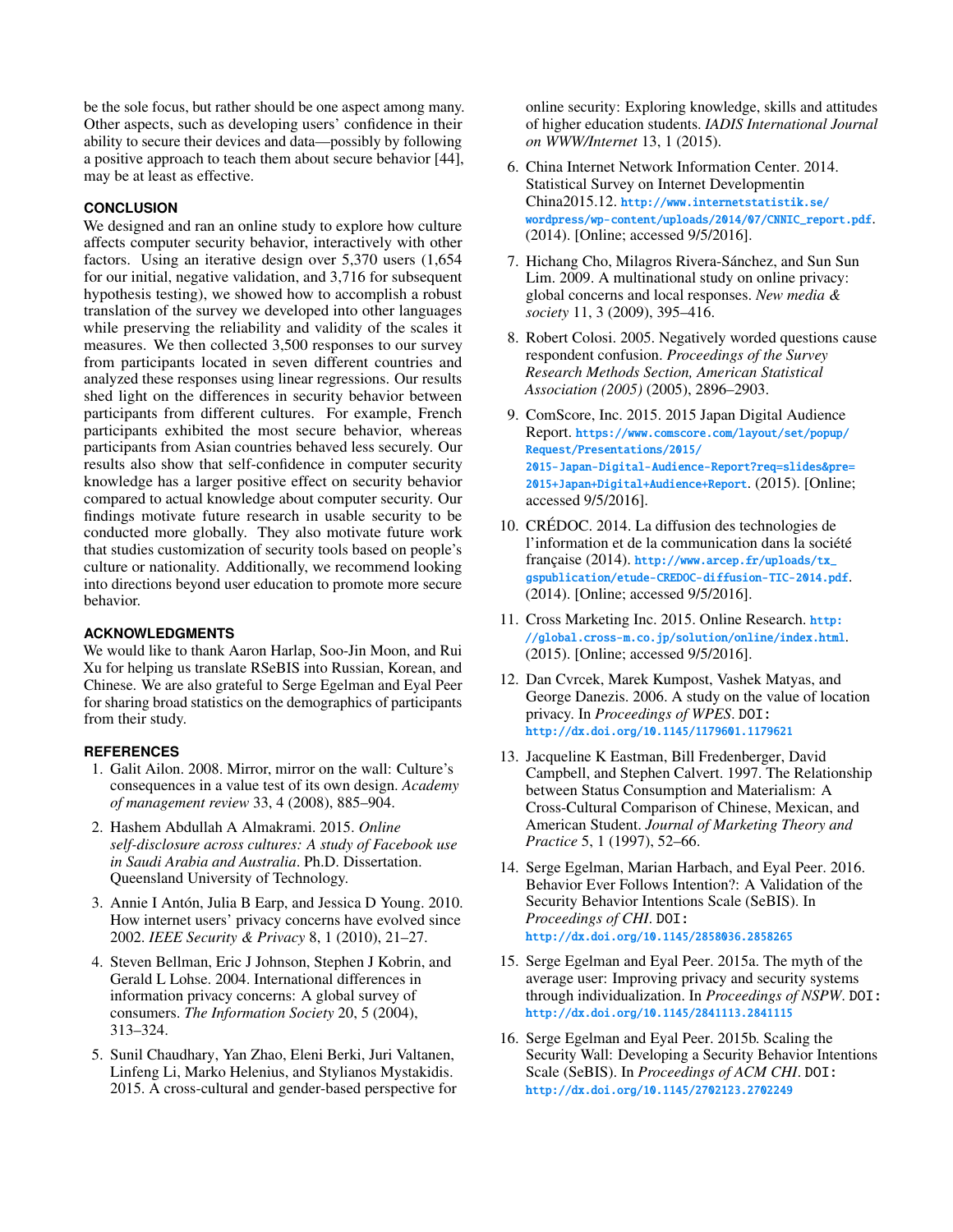- <span id="page-10-11"></span>17. Alain Forget, Sarah Pearman, Jeremy Thomas, Alessandro Acquisti, Nicolas Christin, Lorrie Faith Cranor, Serge Egelman, Marian Harbach, and Rahul Telang. 2016. Do or Do Not, There Is No Try: User Engagement May Not Improve Security Outcomes. In *Proceedings of SOUPS*.
- <span id="page-10-14"></span>18. Tsutomu Fujinami and Christine Nanz. 2013. The 101 translation problems between Japanese and German/English. (2013).
- <span id="page-10-24"></span>19. Adrian Furnham. 1986. Response bias, social desirability and dissimulation. *Personality and individual differences* 7, 3 (1986), 385–400.
- <span id="page-10-19"></span>20. Gengo, Inc. 2016. Gengo. <https://www.gengo.com>. (2016). [Online; accessed 09/20/2016].
- <span id="page-10-2"></span>21. Güliz Ger and Russell W Belk. 1996. Cross-cultural differences in materialism. *Journal of economic psychology* 17, 1 (1996), 55–77.
- <span id="page-10-1"></span>22. Marian Harbach, Alexander De Luca, Nathan Malkin, and Serge Egelman. 2016. Keep on Lockin'in the Free World: A Multi-National Comparison of Smartphone Locking. In *Proceedings of ACM CHI*. DOI: <http://dx.doi.org/10.1145/2858036.2858273>
- <span id="page-10-3"></span>23. Geert Hofstede. 1984. *Culture's consequences: International differences in work-related values*. Vol. 5. Sage.
- <span id="page-10-4"></span>24. Geert Hofstede. 2001. *Culture's consequences: Comparing values, behaviors, institutions and organizations across nations*. Sage.
- <span id="page-10-16"></span>25. Li-Tze Hu and Peter M. Bentler. 1999. Cutoff criteria for fit indexes in covariance structure analysis: Conventional criteria versus new alternatives. *Structural equation modeling: a multidisciplinary journal* 6, 1 (1999), 1–55.
- <span id="page-10-12"></span>26. Iulia Ion, Rob Reeder, and Sunny Consolvo. 2015. "... no one can hack my mind": Comparing Expert and Non-Expert Security Practices. In *Proceedings of SOUPS*.
- <span id="page-10-6"></span>27. Iulia Ion, Niharika Sachdeva, Ponnurangam Kumaraguru, and Srdjan Čapkun. 2011. Home is safer than the cloud!: privacy concerns for consumer cloud storage. In *Proceedings of SOUPS*.
- <span id="page-10-21"></span>28. Ipsos. 2014. Ipsos Online Audience Measurement in The Arab World. [http://fac.ksu.edu.sa/sites/default/files/](http://fac.ksu.edu.sa/sites/default/files/online-audience-measurement.pdf) [online-audience-measurement.pdf](http://fac.ksu.edu.sa/sites/default/files/online-audience-measurement.pdf). (2014). [Online; accessed 9/5/2016].
- <span id="page-10-7"></span>29. Ruogu Kang, Stephanie Brown, Laura Dabbish, and Sara B Kiesler. 2014. Privacy Attitudes of Mechanical Turk Workers and the US Public. In *Proceedings of SOUPS*.
- <span id="page-10-10"></span>30. Kristiina Karvonen, Lucas Cardholm, and Stefan Karlsson. 2000. Cultures of trust: A cross-cultural study on the formation of trust in an electronic environment. In *Proceedings of the nordic workshop on secure IT systems*.
- <span id="page-10-20"></span>31. Korean Internet & Security Agency. 2016. 2015 Survey on the Internet Usage Executive Summary. [http://isis.kisa.or.kr/board/fileDown.jsp&pageId=](http://isis.kisa.or.kr/board/fileDown.jsp&pageId=060300&bbsId=10&itemId=345&athSeq=1) [060300&bbsId=10&itemId=345&athSeq=1](http://isis.kisa.or.kr/board/fileDown.jsp&pageId=060300&bbsId=10&itemId=345&athSeq=1). (2016). [Online; accessed 9/5/2016].
- <span id="page-10-0"></span>32. Hanna Krasnova and Natasha F Veltri. 2010. Privacy calculus on social networking sites: Explorative evidence from Germany and USA. In *Proceedings of HICSS*.
- <span id="page-10-13"></span>33. Lydia Kraus, Ina Wechsung, and Sebastian Möller. 2014. A comparison of privacy and security knowledge and privacy concern as influencing factors for mobile protection behavior. In *Proceedings of PPS*.
- <span id="page-10-8"></span>34. Ponnurangam Kumaraguru, Lorrie Faith Cranor, and Elaine Newton. 2005. Privacy perceptions in india and the united states: An interview study. In *Proceedings of TPRC*.
- <span id="page-10-9"></span>35. Jialiu Lin, Michael Benisch, Norman Sadeh, Jianwei Niu, Jason Hong, Banghui Lu, and Shaohui Guo. 2013. A comparative study of location-sharing privacy preferences in the United States and China. *Personal and ubiquitous computing* 17, 4 (2013), 697–711.
- <span id="page-10-15"></span>36. Macromill, Inc. 2015. Macromill. <http://www.macromill.com/global/index.html>. (2015). [Online; accessed 9/5/2016].
- <span id="page-10-5"></span>37. Brendan McSweeney. 2002. Hofstede's model of national cultural differences and their consequences: A triumph of faith-a failure of analysis. *Human relations* 55, 1 (2002), 89–118.
- <span id="page-10-23"></span>38. Ferenc Moksony. 1999. Small is beautiful. The use and interpretation of *R* 2 in social research. *Review of Sociology* (1999), 130–138.
- <span id="page-10-25"></span>39. Alan L Montgomery and Michael D Smith. 2009. Prospects for Personalization on the Internet. *Journal of Interactive Marketing* 23, 2 (2009), 130–137.
- <span id="page-10-17"></span>40. Richard G. Netemeyer, William O. Bearden, and Subhash Sharma. 2003. *Scaling procedures: Issues and applications*. Sage Publications.
- <span id="page-10-18"></span>41. Ofcom. 2015a. Gross national income per capita 2015, Atlas method and PPP. <http://databank.worldbank.org/data/download/GNIPC.pdf>. (2015). [Online; accessed 9/5/2016].
- <span id="page-10-22"></span>42. Ofcom. 2015b. International Communications Market Report 2015. [http://stakeholders.ofcom.org.uk/](http://stakeholders.ofcom.org.uk/binaries/research/cmr/cmr15/icmr15/icmr_2015.pdf) [binaries/research/cmr/cmr15/icmr15/icmr\\_2015.pdf](http://stakeholders.ofcom.org.uk/binaries/research/cmr/cmr15/icmr15/icmr_2015.pdf). (2015). [Online; accessed 9/5/2016].
- <span id="page-10-26"></span>43. Mehrbod Sharifi, Eugene Fink, and Jaime G Carbonell. 2010. Learning of personalized security settings. (2010).
- <span id="page-10-27"></span>44. Mikko Siponen, M Adam Mahmood, and Seppo Pahnila. 2009. Technical opinion Are employees putting your company at risk by not following information security policies? *Commun. ACM* 52, 12 (2009), 145–147. DOI: <http://dx.doi.org/10.1145/1610252.1610289>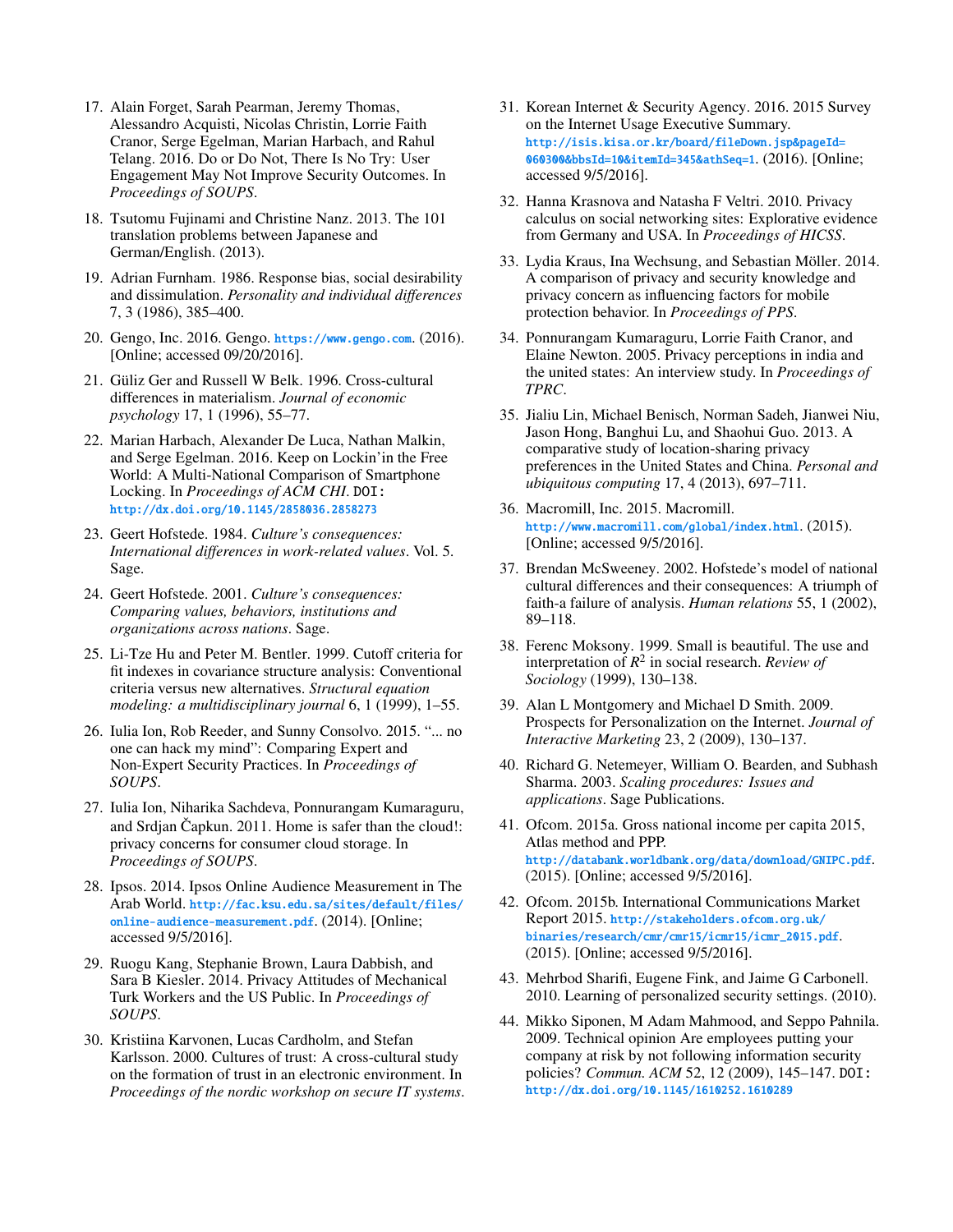- <span id="page-11-0"></span>45. Tom W Smith. 2003. Developing comparable questions in cross-national surveys. *Cross-cultural survey methods* (2003), 69–92.
- <span id="page-11-8"></span>46. Statistics Bureau. 2011. 2010 National Census in Japan (in Japanese). <http://www.stat.go.jp/data/kokusei/2010/index.htm>. (2011). [Online; accessed 5/10/2016].
- <span id="page-11-9"></span>47. Mohsen Tavakol and Reg Dennick. 2011. Making sense of Cronbach's alpha. *International journal of medical education* 2 (2011), 53.
- <span id="page-11-12"></span>48. Narongsak Thongpapanl and Abdul Rehman Ashraf. 2011. Enhancing online performance through website content and personalization. *Journal of computer information systems* 52, 1 (2011), 3–13.
- <span id="page-11-11"></span>49. TNS Russia. 2015. Web Index. [http://tns-global.ru/](http://tns-global.ru/services/media/media-audience/internet/information/) [services/media/media-audience/internet/information/](http://tns-global.ru/services/media/media-audience/internet/information/). (2015). [Online; accessed 9/5/2016].
- <span id="page-11-6"></span>50. Blase Ur and Yang Wang. 2013. A cross-cultural framework for protecting user privacy in online social media. In *Proceedings of WWW*. DOI: <http://dx.doi.org/10.1145/2487788.2488037>
- <span id="page-11-1"></span>51. Eric Van Sonderen, Robbert Sanderman, and James C Coyne. 2013. Ineffectiveness of reverse wording of questionnaire items: Let's learn from cows in the rain. *PloS one* 8, 7 (2013), e68967.
- <span id="page-11-5"></span>52. Yang Wang, Gregory Norcie, and Lorrie Faith Cranor. 2011. Who is concerned about what? A study of American, Chinese and Indian users' privacy concerns on social network sites. In *Proceedings of TRUST*.
- <span id="page-11-3"></span>53. Yang Wang, Huichuan Xia, and Yun Huang. 2016. Examining American and Chinese Internet Users' Contextual Privacy Preferences of Behavioral Advertising. In *Proceedings of CSCW*. DOI: <http://dx.doi.org/10.1145/2818048.2819941>
- <span id="page-11-7"></span>54. Rick Wash and Emilee Rader. 2015. Too much knowledge? security beliefs and protective behaviors among united states internet users. In *Proceedings of SOUPS*.
- <span id="page-11-2"></span>55. Nancy Wong, Aric Rindfleisch, and James E Burroughs. 2003. Do reverse-worded items confound measures in cross-cultural consumer research? The case of the material values scale. *Journal of consumer research* 30, 1 (2003), 72–91.
- <span id="page-11-10"></span>56. World Bank. 2016. World Bank Atlas Method. (2016). <http://go.worldbank.org/IEH2RL06U0> [Online; accessed 12/31/2016].
- <span id="page-11-4"></span>57. Chen Zhao, Pamela Hinds, and Ge Gao. 2012. How and to whom people share: the role of culture in self-disclosure in online communities. In *Proceedings of CSCW*. DOI:<http://dx.doi.org/10.1145/2145204.2145219>

# **APPENDIX**

RSeBIS (5-point Likert scale; from "never" to "always"):

- 1. I set my computer screen to automatically lock if I don't use it for a prolonged period of time.
- 2. I use a password/passcode to unlock my laptop or tablet.
- 3. I manually lock my computer screen when I step away from it.
- 4. I use a PIN or passcode to unlock my mobile phone.
- 5. I change my passwords even if it is not needed.
- 6. I use different passwords for different accounts that I have.
- 7. When I create a new online account, I try to use a password that goes beyond the site's minimum requirements.
- 8. I include special characters in my password even if it's not required.
- 9. When someone sends me a link, I open it only after verifying where it goes.
- 10. I know what website I'm visiting by looking at the URL bar, rather than by the website's look and feel.
- 11. I verify that information will be sent securely (e.g., SSL, "https://", a lock icon) before I submit it to websites.
- 12. When browsing websites, I mouseover links to see where they go, before clicking them.
- 13. If I discover a security problem, I fix or report it rather than assuming somebody else will.
- 14. When I'm prompted about a software update, I install it right away.
- 15. I try to make sure that the programs I use are up-to-date.
- 16. I verify that my anti-virus software has been regularly updating itself.

## Test of Security Knowledge (true/false):

- 1. My Internet provider and location can be disclosed from my IP address.
- 2. My telephone number can be disclosed from my IP addresses.
- 3. The web browser information of my device can be disclosed to the operators of websites.
- 4. Since Wi-Fi networks in coffee shops are secured by the coffee shop owners, I can use them to send sensitive data such as credit card information.
- 5. Password comprised of random characters are harder for attackers to guess than passwords comprised of common words and phrases.
- 6. If I receive an email that tells me to change my password, and links me to the web page, I should change my password immediately.
- 7. My devices are safe from being infected while browsing the web because web browsers only display information.
- 8. It is impossible to confirm whether secure communication is being used between my device and a website.
- 9. My information can be stolen if a website that I visit masquerades as a famous website (e.g., amazon.com).